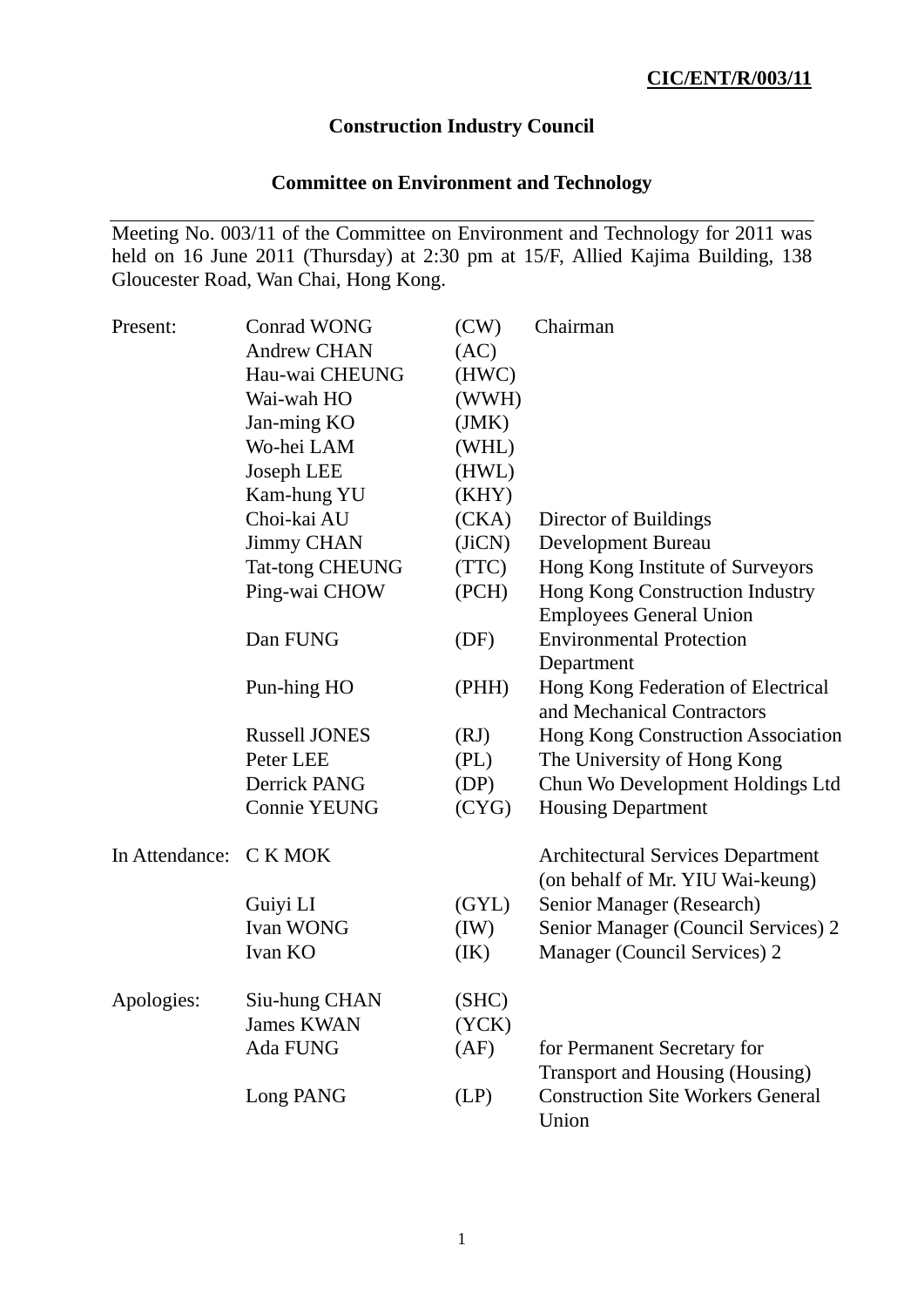# **PROGRESS REPORT**

### **Action**

# 3.1 **Confirmation of the Progress Report of the Previous Meeting**

Members took note of Paper CIC/ENT/R/002/11 and confirmed the progress report of the last meeting held on Thursday, 31 March 2011 at Hong Kong Construction Association, Hong Kong.

# 3.2 **Matters Arising from the Previous Meeting**

3.2.1 Research Proposal on Commitment towards Sustainable Urbanization of Construction Industry in Hong Kong

> The project proponent had been informed of the decision of the Committee for declining funding support and asked the Secretariat to convey a message of his query on the appropriateness of CIC's policy to put a higher priority to practical research with direct and immediate relevance to the construction industry.

> The Secretariat reported that Strategic Planning Steering Committee would consider a better co-ordination with universities on funding research projects.

3.2.2 Incorporate Comments on KPI in the Interim Report

Discussed under Agenda Item 3.3

3.2.3 Study of Green Labels for Construction Materials

The funding request was turned down by Com-ANF which opined that the study should better be conducted by HKGBC. As far as the study could be carried out for the benefit of the industry and the community at large, it was not a concern by whom the project was executed .

3.2.4 Re-tender for Research on River Sand Substitutes

Expression of Interest had been invited and the Secretariat would proceed with the invitation to tender thereafter.

3.2.5 Research on Adhesion Technologies for External Wall **Tiles**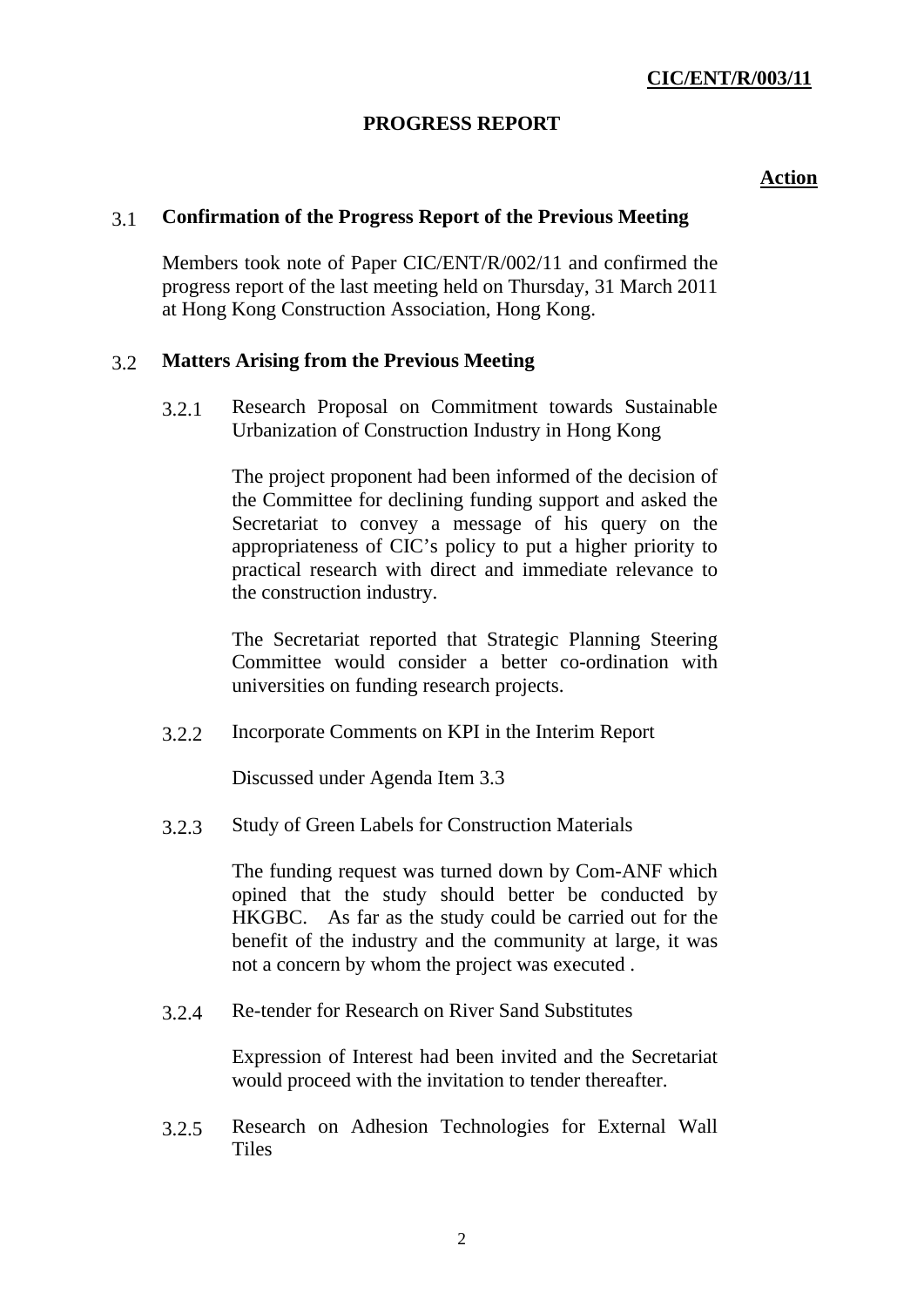3

#### **Action**

Discussed under Agenda Item 3.8

# 3.3 **Key Performance Indicators for Construction Industry**

Members took note of the Paper CIC/ENT/P/016/11 and the proposed KPIs to be launched in three stages with Stage 1 in January 2012. The Secretariat explained that KPIs in Stage 1 was selected based on their importance and availability of data. and confirmed that important KPIs would be selected even if relevant data were not readily available at present.

In response to "Energy Use for Construction Works", Members advised that the form GF527 was a form regarding monthly return of site labour deployment and wage rates for construction works but not relating to energy use and currently there was no form to record energy use data. Further consideration on the practicality of collecting such information had to be made including collecting views from contractors through Hong Kong Construction Association.

Because of the possible difference in the definition and scope of data collected, the indicators might not be directly applicable for comparison with overseas indicators which resembled to the proposed ones, and they might also not necessarily reflect the performance given other inherent factors affecting the values of the indicators. However, the indicators would still be useful in the trend analysis.

Members also raised another concern that careful interpretation of data was needed and the data should be clearly defined with reference to the common practice and usage within the industry. The Secretariat explained that the data definition was based on Census and Statistics Department. Members strongly advised the Secretariat to set out the definition and interpretation of data very clearly to avoid ambiguity in the interpretation of the KPIs.

Members recommended the KPIs should be presented in a way that would be easier to read and make reference. The Secretariat was requested to carry out necessary formatting amendment with reference to those made by overseas organisations.

Members also agreed that no target would be set forth for the KPIs at the moment. The necessity would be reviewed after the launch of the KPIs for some times.

**CIC Secretariat**

**CIC Secretariat** 

**CIC Secretariat** 

**CIC Secretariat**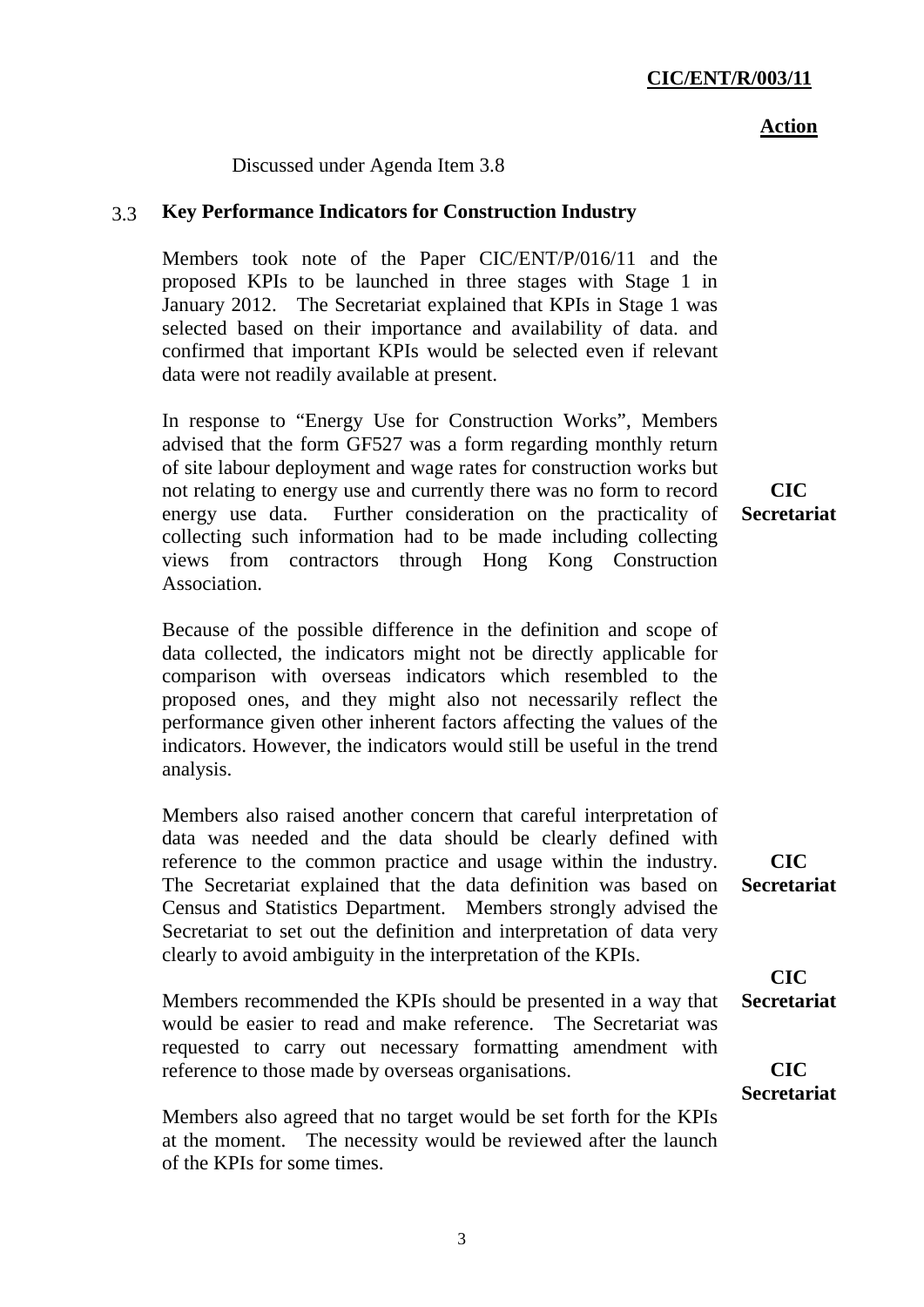### **CIC/ENT/R/003/11**

#### **Action**

**CIC** 

CIC Secretariat would conduct a trial on the proposed KPIs by using 1 to 2 years' industry past data for Members' review and comment at the next Committee meeting. **Secretariat**

# 3.4 **Study on the Use of Optical Fibre Sensors for Real Time Monitoring of Ground Movement Due to Adjacent Deep Excavations**

Members took note of the Paper CIC/ENT/P/017/11.

It was generally agreed that there was an urgent need of the proposed monitoring technology given there would be a number of tunnelling works ahead and the proposed technology could grab the chance of trying out its practicality at those sites. Hence, the support and permission of MTR for conducting the trial at their tunnelling sites were crucial to the project.

The Secretariat was asked to seek the consent of the project proponent for referring the proposal to MTR for consideration instead of executing the project by the CIC. **CIC** 

**Secretariat**

As the use of optical fibre sensors for real time monitoring was already a proven technology, Members suggested that the proponent should be requested to clarify the scope of the proposed study.

Members also suggested that proponent might be invited to present the research proposal and explain the details in the next committee meeting, if needed.

# 3.5 **Setting Up Task Force on Prefabrication and Modularisation**

Members took note of the Paper CIC/ENT/P/018/11 and the seminar successfully held on  $15<sup>th</sup>$  April 2011 with over-subscription.

Members noted that it was proposed to set up a task force to set out the "road map" and strategic direction for the Com-ENT to consider and prioritise actions.

Members noted that a committee had been set up by Buildings Department before, collaborating with some contractors owning prefabricated modules manufacturing plants in Mainland China, to evaluate the use of prefabrication in Hong Kong in terms of regulation and quality control.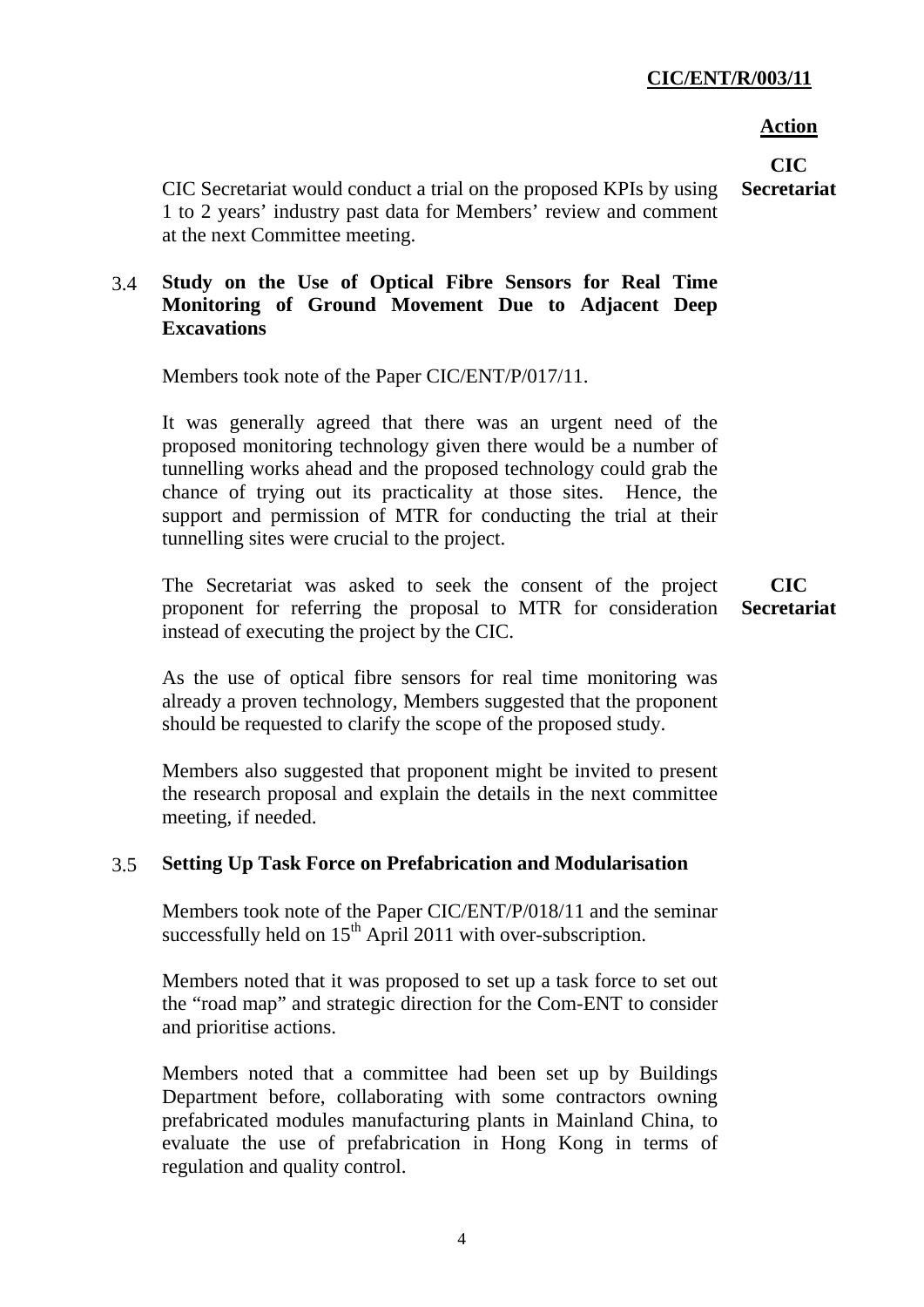### **Action**

TTC raised concern on the limited resources of relevant organisations in participating in different task forces of the CIC of which the number was kept growing. Members agreed to try out a new arrangement by setting up a small technical group to come up with recommendation/ result first and then seeking comments from relevant organisations and stakeholders on the recommendation/ result, instead of setting up a task force with wide participations from all relevant bodies.

**CIC Secretariat** 

# 3.6 **Infrastructure Cost Review**

Members took note of the Paper CIC/ENT/P/019/11.

The following salient points were considered and discussed at the meeting:

- Majority of the infrastructure cost data was owned by the Government. However, only Government data was not sufficient to have a comprehensive review without the relevant data of private sector which was difficult to obtain. Without the government authority to drive the review, private sector might not be willing to provide the necessary cost data for the review.
- Whether the CIC was in a good position to conduct the review.
- The scale of such review would be huge and whether the CIC was able to do it.
- Whether the issue should be discussed at the Committee on Procurement instead if CIC needed to take the issue further.

After deliberation, Members considered that it was not appropriate for the CIC to take up such kind of review.

### 3.7 **Proposal for Banning All Forms of Asbestos**

Members took note of the Paper CIC/ENT/P/020/11.

Members noted that EPD was proposing to amend the Air Pollution Control Ordinance within 2012 to further abate the risk of asbestos by extending the ban on import and sales of all forms of asbestos. No particular comment on the proposal was made.

# 3.8 **Task Force on Adhesion Technologies for External Wall Tiles – Progress Update**

Members took note of the Paper CIC/ENT/P/021/11.